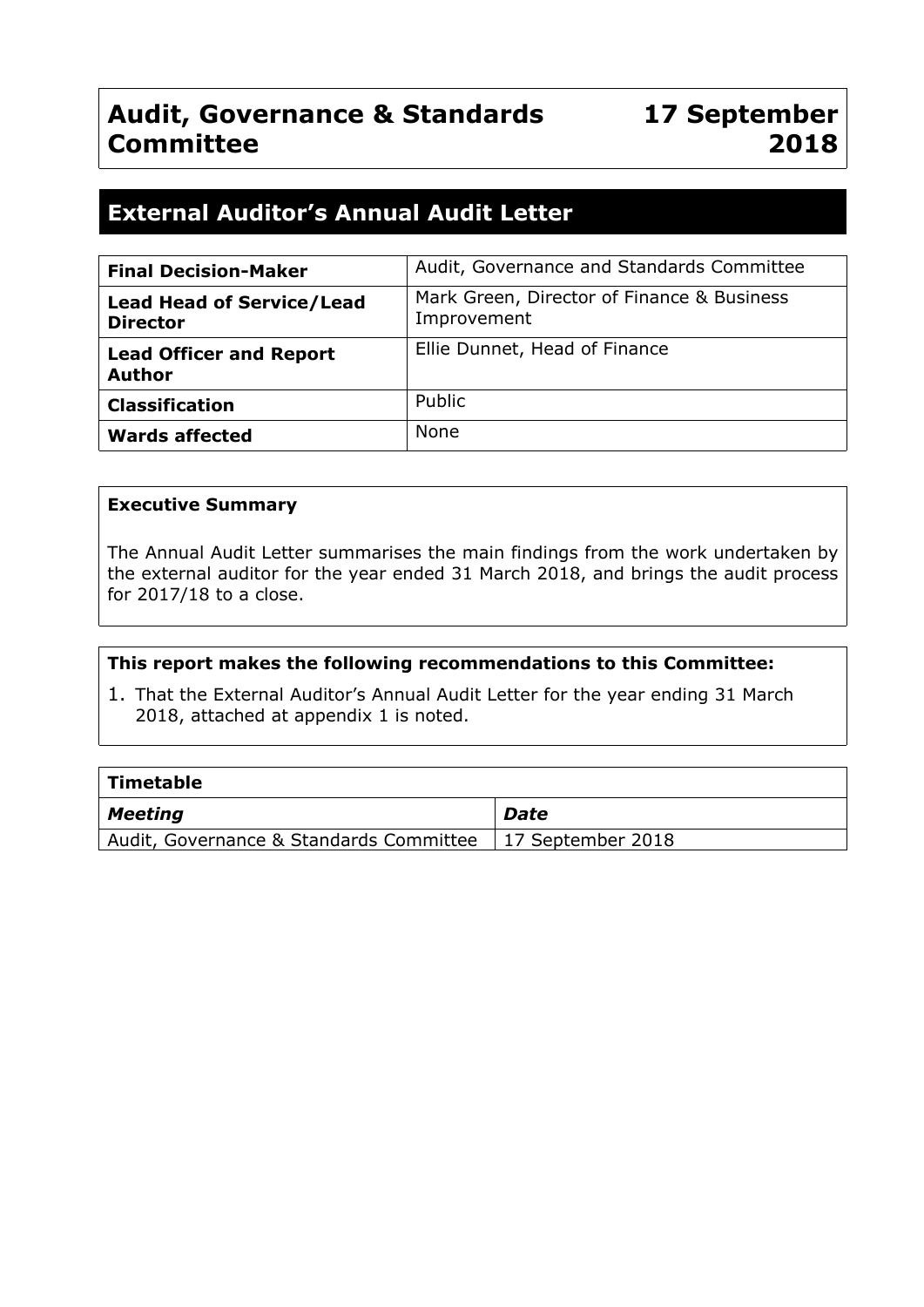## **1. INTRODUCTION AND BACKGROUND**

- 1.1 The Annual Audit Letter summarises the main findings from the work undertaken by the external auditor for the year ended 31 March 2018. Representatives from Grant Thornton will be in attendance at the meeting to present the letter and respond to any questions which Committee members may have.
- 1.2 It is recommended that this document is considered by the committee in accordance with the terms of reference detailed within the council's Constitution.
- 1.3 The Committee considered the External Auditor's Audit Findings report for the year ending 31 March 2018 at its meeting on 30 July 2018. The Annual Audit Letter at Appendix 1 summarises the key findings arising from the audit and effectively concludes this process by confirming that:
	- The external auditor gave an unqualified opinion on the Council's accounts on 31 July 2018; and
	- The external auditor is satisfied that in all significant respects the Council put in place proper arrangements to secure economy, efficiency and effectiveness in its use of resources for the year ending 31 March 2018.

# **2. AVAILABLE OPTIONS**

- 2.1 The Committee is asked to note this report for the reasons outlined within section 3.1 below.
- 2.2 The Committee could choose not to acknowledge the comments made by the external auditor. This option is not recommended since the report offers an independent view of how the authority is operating.

## **3. PREFERRED OPTION AND REASONS FOR RECOMMENDATIONS**

3.1 It is recommended that the Committee notes the External Auditor's Annual Audit Letter included at Appendix 1 to this report and considers whether any recommendations should be made to other committees. As the Committee charged with governance, receiving regular reports from the external auditor is considered to play an important role in ensuring that this responsibility is discharged effectively.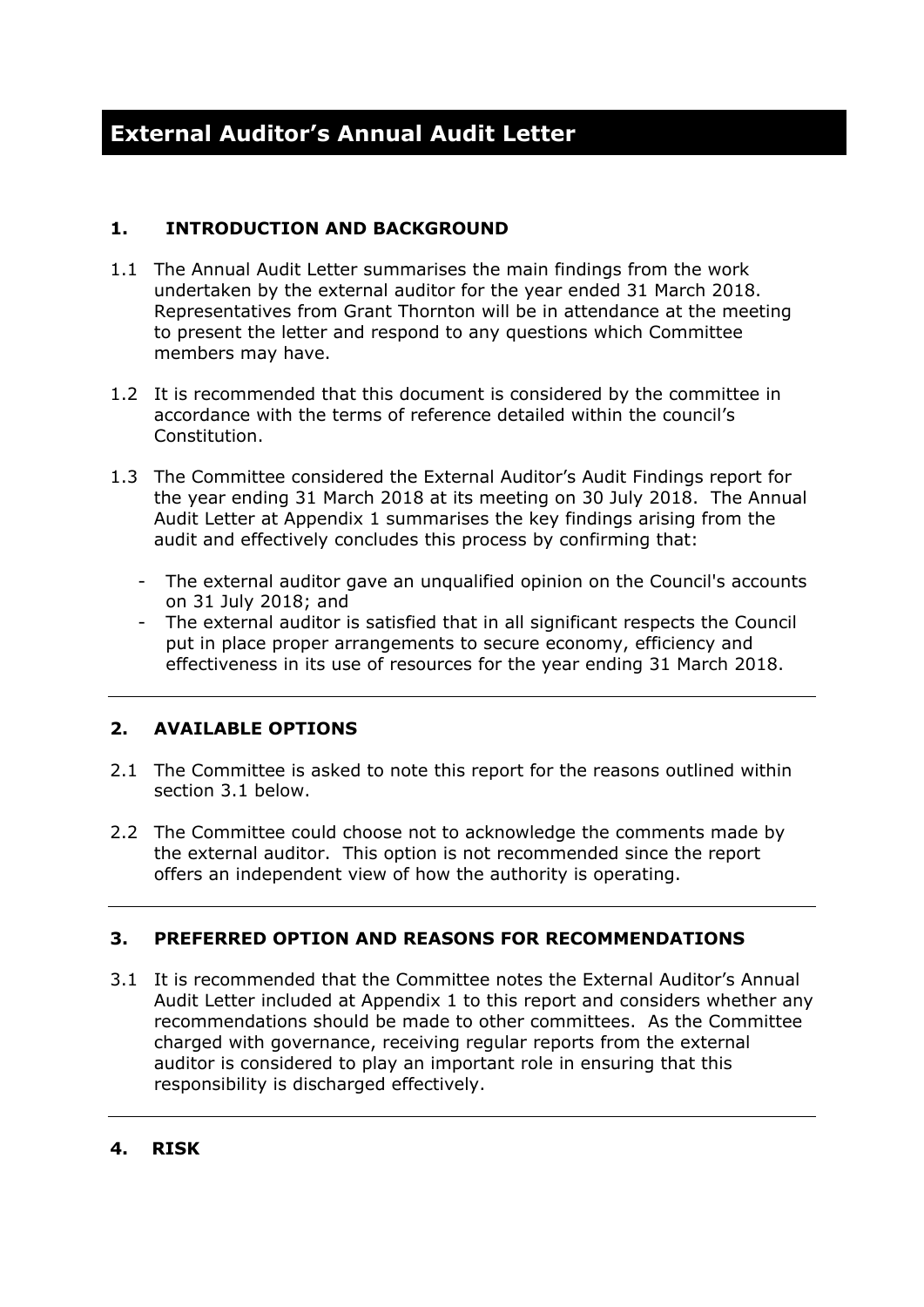4.1 This report is presented for information only and has no risk management implications.

#### **5. CONSULTATION RESULTS AND PREVIOUS COMMITTEE FEEDBACK**

- 5.1 No formal consultation has been undertaken in relation to this report.
- 5.2 This Committee previously considered the External Auditor's Audit Findings report for the year ending 31 March 2018 as part of the formal adoption of the annual financial statements for the 2017/18 financial year.

## **6. CROSS-CUTTING ISSUES AND IMPLICATIONS**

| <b>Issue</b>                                    | <b>Implications</b>                                                                                                                                                                                                                                                                                                                                                                  | Sign-off                                                 |
|-------------------------------------------------|--------------------------------------------------------------------------------------------------------------------------------------------------------------------------------------------------------------------------------------------------------------------------------------------------------------------------------------------------------------------------------------|----------------------------------------------------------|
| <b>Impact on Corporate</b><br><b>Priorities</b> | We do not expect the<br>recommendations will by<br>themselves materially affect<br>achievement of corporate<br>priorities. However, the Council<br>is committed to delivering on its<br>priorities and securing value for<br>money through effective<br>governance. This letter is one<br>measure of how effective the<br>council has been in delivering<br>against this commitment. | Head of<br>Finance                                       |
| <b>Risk Management</b>                          | This report is presented for<br>information only and has no risk<br>management implications.                                                                                                                                                                                                                                                                                         | Head of<br>Finance                                       |
| <b>Financial</b>                                | The financial implications<br>arising from the work of<br>external audit are detailed<br>within Appendix 1.                                                                                                                                                                                                                                                                          | Head of<br>Finance                                       |
| <b>Staffing</b>                                 | No implications identified.                                                                                                                                                                                                                                                                                                                                                          | Head of<br>Finance                                       |
| Legal                                           | The terms of reference for the<br><b>Audit and Governance</b><br>Committee specifically require<br>the<br>Committee to consider the<br>external auditor's annual letter.                                                                                                                                                                                                             | Team Leader<br>(Corporate<br>Governance),<br><b>MKLS</b> |
| <b>Privacy and Data</b><br><b>Protection</b>    | No implications identified.                                                                                                                                                                                                                                                                                                                                                          | Head of<br>Finance                                       |